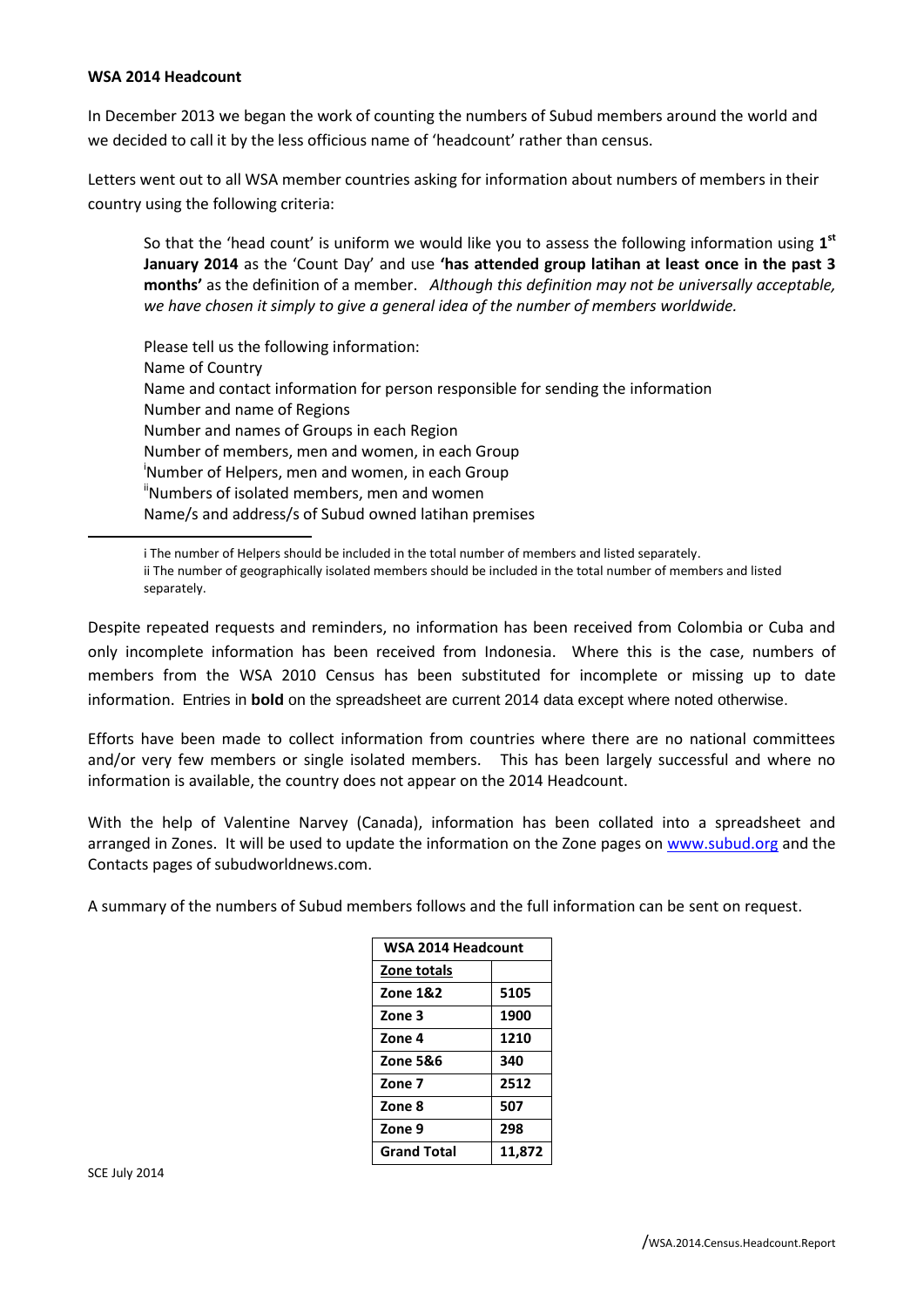## **Recuento WSA 2014**

**.** 

En Diciembre 2013 empezamos el trabajo de contar los miembros Subud alrededor del mundo y decidimos llamarlo con el nombre menos oficial de "recuento" en vez de censo.

Se enviaron cartas a todos los paises miembros de la WSA pidiendo informacion sobre los miembros en su pais siguiendo el siguiente criterio:

Con el fin de que el "recuento" sea uniforme nos gustaría evaluar la siguiente información tomando el **1 de enero de 2014** como el "Día del Recuento" y utilizando "**ha asistido al latihan de grupo al menos una vez en los últimos tres meses**", como definición de miembro. Aunque esta definición pueda no ser universalmente aceptable, la hemos elegido solo con el fin de dar una idea general del número de miembros en el mundo entero.El número de miembros aislados geográficamente puede anotarse por separado.

Por favor, envíen la siguiente información:

- Nombre del País
- Nombre y contacto de la persona responsable de enviar la información
- Número y nombre de las Regiones
- Número y nombre de los grupos en cada Región
- Número de miembros, hombres y mujeres, en cada grupo
- $\bullet$ "Número de Ayudantes, hombres y mujeres, en cada grupo
- $\bullet$ "Número de miembros aislados, hombres y mujeres
- Nombre/dirección/de los locales para el latihan que sean propiedad.

ii El número de Ayudantes debe incluirse en el número total de miembros y anotarse por separado. ii El número de miembros aislados geográficamente debe incluirse en el total de miembros y anotarse por separado

A pesar de repetidas peticiones y recordatorios, no se ha recibido informacion desde Colombia o Cuba y solo se ha recibido informacion incompleta desde Indonesia. En estos casos, los numeros de miembros del censo WSA 2010 han sido subtitulado por incompleto o informacion inexistente hasta la fecha. Entradas en negrita en la hoja estan al corriente con los datos de 2014 excepto los que se diga lo contrario.

Se han hecho esfuerzos para recoger la informacion de paises donde no existen comites nacionales y/o muy pocos miembros o 1 solo miembro aislado. Esto ha sido muy exitoso y donde no hay informacion disponible, el pais no aparece en el recuento de 2014.

Con la ayuda de Valentine Narvey (Canada), se ha organizado una hoja de calculo y se ha organizado en zonas. Se utilizara para actualizar la informacion en las paginas de Zona en [www.subud.org](http://www.subud.org/) y en las paginas de contacto d[esubudworldnews.com.](http://subudworldnews.com/)

Un sumario del numero de miembros subud se adjunta y la informacion completa se puede mandar bajo peticion.

| WSA 2014 recuento   |        |
|---------------------|--------|
| Zone totals         |        |
| <b>Zone 1&amp;2</b> | 5105   |
| Zone 3              | 1900   |
| Zone 4              | 1210   |
| <b>Zone 5&amp;6</b> | 340    |
| Zone 7              | 2512   |
| Zone 8              | 507    |
| Zone 9              | 298    |
| Totale              | 11,872 |